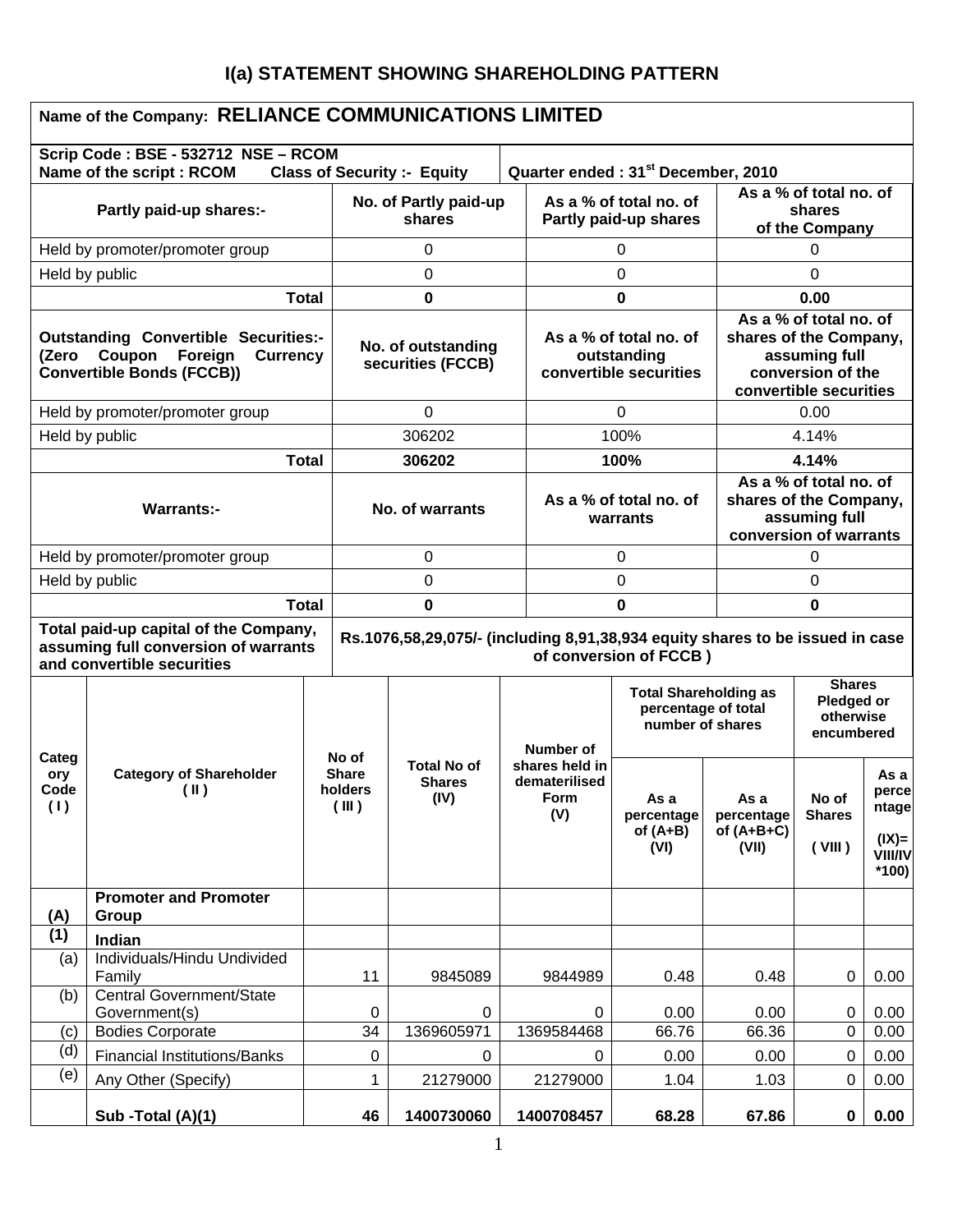| (2)          | Foreign                                                   |             |             |            |        |        |                |              |
|--------------|-----------------------------------------------------------|-------------|-------------|------------|--------|--------|----------------|--------------|
| (a)          | Individuals(Non-Resident                                  |             |             |            |        |        |                |              |
|              | Individuals/ Foreign<br>Individuals)                      | 0           | 0           | 0          | 0.00   | 0.00   | $\mathbf 0$    | 0.00         |
| (b)          | <b>Bodies Corporate</b>                                   | 0           | 0           | 0          | 0.00   | 0.00   | 0              | 0.00         |
| (c)          | Institutions                                              | 0           | 0           | 0          | 0.00   | 0.00   | $\mathbf 0$    | 0.00         |
| (d)          | Any Other (Specify)                                       | 0           | $\mathbf 0$ | 0          | 0.00   | 0.00   | 0              | 0.00         |
|              |                                                           |             |             |            |        |        |                |              |
|              | Sub -Total (A)(2)<br><b>Total Shareholding of</b>         | 0           | 0           | 0          | 0.00   | 0.00   | 0              | 0.00         |
|              | <b>Promoter and Promoter</b><br>Group $(A)=(A)(1)+(A)(2)$ | 46          | 1400730060  | 1400708457 | 68.28  | 67.86  | 0              | 0.00         |
| (B)          | <b>Public Shareholding</b>                                |             |             |            |        |        |                |              |
| (1)          | <b>Institutions</b>                                       |             |             |            |        |        | N/A            | N/A          |
| (a)          | Mutual Funds /UTI                                         | 237         | 174 52 521  | 17026106   | 0.85   | 0.85   | $\mathbf 0$    | 0.00         |
| (b)          | <b>Financial Institutions/Banks</b>                       | 389         | 5323503     | 5204980    | 0.26   | 0.26   | 0              | 0.00         |
| (c)          | Central Government/State                                  |             |             |            |        |        |                |              |
|              | Governments                                               | 61          | 985135      | 67776      | 0.05   | 0.05   | 0              | 0.00         |
| (d)          | Venture Capital Funds                                     | $\Omega$    | $\mathbf 0$ | $\Omega$   | 0.00   | 0.00   | $\overline{0}$ | 0.00         |
| (e)          | <b>Insurance Companies</b>                                | 29          | 164139680   | 164133601  | 8.00   | 7.95   | $\mathbf 0$    | 0.00         |
| (f)          | Foreign Institutional<br>Investors                        | 502         | 174120814   | 173998154  | 8.49   | 8.44   | 0              | 0.00         |
| (g)          | Foreign Venture Capital                                   |             |             |            |        |        |                |              |
|              | Investors                                                 | 0           | 0           | 0          | 0.00   | 0.00   | 0              | 0.00         |
| (h)          | Any Other (Specify)                                       | 0           | 0           | 0          | 0.00   | 0.00   | $\overline{0}$ | 0.00         |
|              | Sub -Total (B)(1)                                         | 1218        | 3620 21 653 | 360430617  | 17.65  | 17.54  | 0              | 0.00         |
| (2)          | <b>Non-Institutions</b>                                   |             |             |            |        |        | N/A            | N/A          |
| (a)          | <b>Bodies Corporate</b>                                   | 8613        | 42597879    | 41931091   | 2.08   | 2.06   | $\mathbf 0$    | 0.00         |
| (b)          | Individuals                                               |             |             |            |        |        |                |              |
|              | shareholders<br>Individual<br>Τ.<br>holding<br>nominal    |             |             |            |        |        |                |              |
|              | sharecapital<br>up<br>to                                  |             |             |            |        |        |                |              |
|              | Rs.1Lakh.                                                 | 2061365     | 213312301   | 170089495  | 10.40  | 10.33  | 0              | 0.00         |
|              | ii.<br>Individual<br>shareholders<br>holding<br>nominal   |             |             |            |        |        |                |              |
|              | sharecapital in excess of                                 |             |             |            |        |        |                |              |
|              | Rs.1Lakh.                                                 | 179         | 18453284    | 17941923   | 0.90   | 0.89   | $\overline{0}$ | 0.00         |
| (c)          | Any Other (Specify)                                       | $\mathbf 0$ | 0           | 0          | 0.00   | 0.00   | N/A            | N/A          |
| $\mathbf{1}$ | NRIs/OCBs                                                 | 20315       | 14442103    | 10786116   | 0.70   | 0.70   | 0              | 0.00         |
|              | Sub - Total (B)(2)                                        | 2090472     | 288805567   | 240748625  | 14.08  | 13.99  | 0              | 0.00         |
|              | <b>Total Public Shareholding</b>                          |             |             |            |        |        |                |              |
|              | $B=(B)(1)+(B)(2)$                                         | 2091690     | 650827220   | 601179242  | 31.72  | 31.53  | 0              | 0.00         |
|              | TOTAL $(A) + (B)$                                         | 2091736     | 2051557280  | 2001887699 | 100.00 | 99.40  | $\pmb{0}$      | 0.00         |
| (C)          | <b>Shares held by Custodians</b>                          |             |             |            |        |        |                |              |
|              | against<br>which<br>and<br>Depository Receipts have       | 1           | 12469601    | 12469601   |        |        |                |              |
|              | been issued                                               |             |             |            | 0.00   | 0.60   | $\pmb{0}$      | 0.00         |
|              | <b>Promoter and Promoter</b>                              | 0           | 0           | $\Omega$   | 0.00   | 0.00   | $\mathbf 0$    | 0.00         |
| 1            | Group                                                     |             |             |            |        |        |                |              |
| 2            | <b>Public</b>                                             | 1           | 1 24 69 601 | 0          | 0.00   | 0.00   | $\pmb{0}$      | 0.00<br>0.00 |
|              | GRAND TOTAL(A)+(B)+(C)                                    | 2091737     | 2064026881  | 2014357300 | 100.00 | 100.00 | $\pmb{0}$      |              |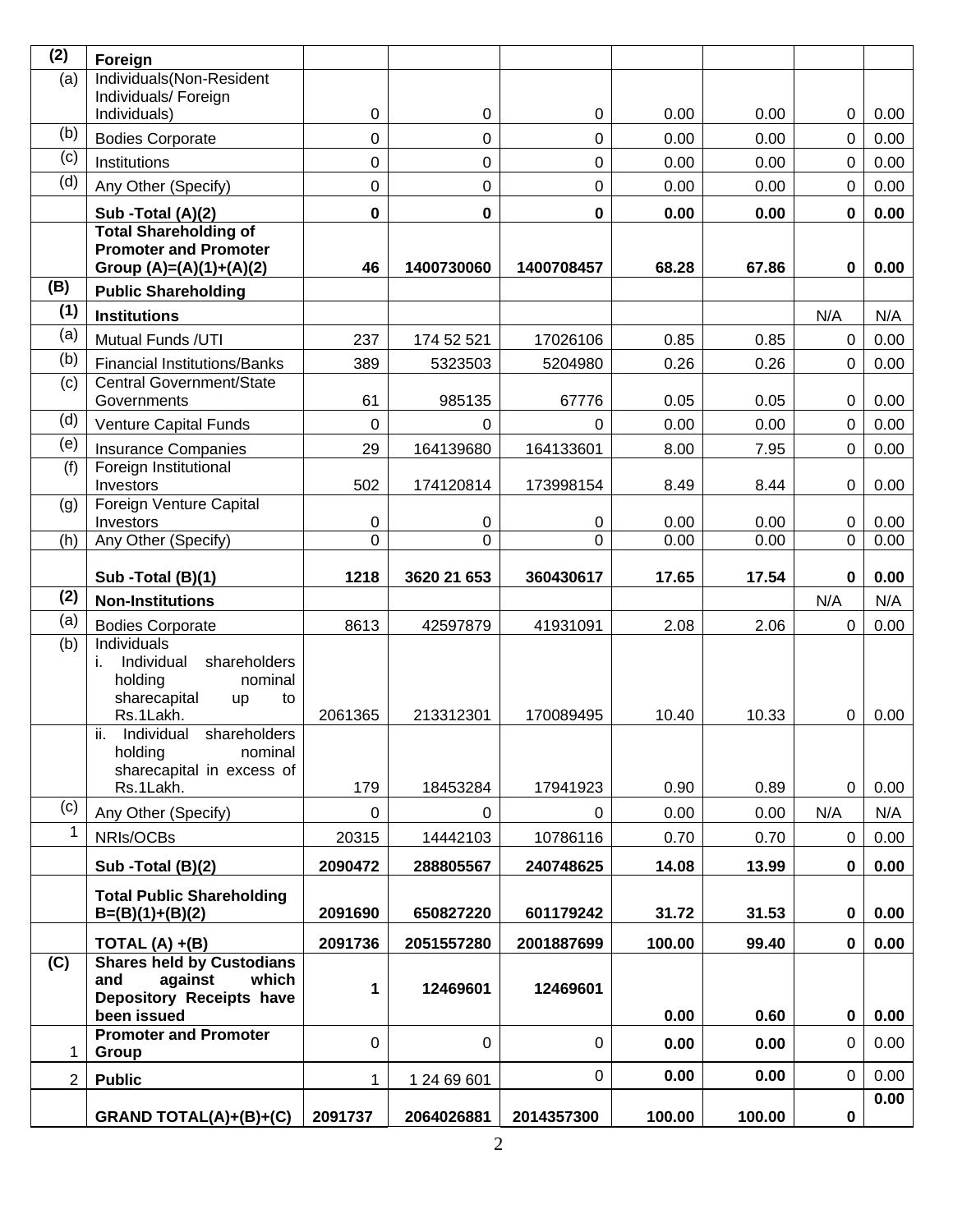| I(b)           | Statement showing shareholding of persons belonging to the category "Promoter and Promoter Group" |                        |                                                                |                      |                                           |                                                                                |  |  |
|----------------|---------------------------------------------------------------------------------------------------|------------------------|----------------------------------------------------------------|----------------------|-------------------------------------------|--------------------------------------------------------------------------------|--|--|
|                |                                                                                                   |                        | <b>Total shares held</b>                                       |                      |                                           | <b>Shares Pledged or otherwise</b><br>encumbered                               |  |  |
| Sr No<br>(1)   | Name of the shareholder<br>$(\parallel)$                                                          | <b>Number</b><br>(III) | As a % of<br><b>Grand total</b><br>$(A)+(B)$<br>$+(C)$<br>(IV) | <b>Number</b><br>(V) | As a $%$<br>$(VI) = (V)/(II)$<br>$I^*100$ | As a % of<br>grand total<br>$(A)+(B)+(C)$<br>of Sub-<br>clause (I)(a)<br>(VII) |  |  |
| $\mathbf{1}$   | <b>AAA Communication Private Limited</b>                                                          | 808110172              | 39.15                                                          | $\mathbf 0$          | 0.00                                      | 0.00                                                                           |  |  |
| $\overline{2}$ | <b>AAA Industries Private Limited</b>                                                             | 250000000              | 12.11                                                          | $\mathbf 0$          | 0.00                                      | 0.00                                                                           |  |  |
| 3              | ADA Enterprises and Ventures Private<br>Limited                                                   | 250000000              | 12.11                                                          | $\mathbf 0$          | 0.00                                      | 0.00                                                                           |  |  |
| 4              | Hansdhwani Trading Company Pvt. Ltd                                                               | 40                     | 0.00                                                           | 0                    | 0.00                                      | 0.00                                                                           |  |  |
| 5              | Shri Jaianmol A. Ambani                                                                           | 1669759                | 0.08                                                           | 0                    | 0.00                                      | 0.00                                                                           |  |  |
| 6              | Mast Jaianshul A. Ambani (through Father<br>and natural guardian Shri Anil D. Ambani)             | 100                    | 0.00                                                           | $\mathbf 0$          | 0.00                                      | 0.00                                                                           |  |  |
| 7              | Reliance ADA Group Trustees Private<br>Limited - Trustees of RCOM ESOS Trust                      | 21279000               | 1.03                                                           | $\mathbf 0$          | 0.00                                      | 0.00                                                                           |  |  |
| 8              | <b>Reliance Capital Limited</b>                                                                   | 8441758                | 0.41                                                           | $\mathbf 0$          | 0.00                                      | 0.00                                                                           |  |  |
| 9              | Shrikrishna Tradecom LLP                                                                          | 1500000                | 0.07                                                           | $\mathbf 0$          | 0.00                                      | 0.00                                                                           |  |  |
| 10             | Shreeji Comtrade LLP                                                                              | 1500000                | 0.07                                                           | $\Omega$             | 0.00                                      | 0.00                                                                           |  |  |
| 11             | Reliance Innoventures Private Limited                                                             | 11529001               | 0.56                                                           | $\pmb{0}$            | 0.00                                      | 0.00                                                                           |  |  |
| 12             | Shri Anil D. Ambani                                                                               | 1859171                | 0.09                                                           | $\mathbf 0$          | 0.00                                      | 0.00                                                                           |  |  |
| 13             | Smt. Kokila D. Ambani                                                                             | 4665227                | 0.23                                                           | $\mathbf 0$          | 0.00                                      | 0.00                                                                           |  |  |
| 14             | Smt. Tina A. Ambani                                                                               | 1650832                | 0.08                                                           | $\mathbf 0$          | 0.00                                      | 0.00                                                                           |  |  |
| 15             | Technologies<br>Solaris<br>Information<br>Private<br>Limited                                      | 15850000               | 0.77                                                           | $\mathbf 0$          | 0.00                                      | 0.00                                                                           |  |  |
| 16             | Sonata Investments Limited                                                                        | 22675000               | 1.10                                                           | $\mathbf 0$          | 0.00                                      | 0.00                                                                           |  |  |
|                | <b>TOTAL</b>                                                                                      | 1400730060             | 67.86                                                          | $\bf{0}$             | 0.00                                      | 0.00                                                                           |  |  |

#### **I(c) Statement showing shareholding of persons belonging to the category "Public" and holding more than 1% of the total number of shares**

| Sr.<br>No. | Name of the shareholder             | No of shares | Shares as a percentage of total number of<br>shares{i.e., Grand Total (A)+(B)+(C)<br>indicated in statement at para(I)(a) above} |
|------------|-------------------------------------|--------------|----------------------------------------------------------------------------------------------------------------------------------|
|            | Life Insurance Corporation of India | 149603497    | 7.25                                                                                                                             |
|            | TOTAL                               | 149603497    | 7.25                                                                                                                             |

## **I(d) Statement showing details of locked -in shares**

| Sr.<br>No. | Name of the shareholder | Category of<br>shareholders<br>(Promoters/<br>Public) | No of<br>locked-in<br>shares | Locked-in shares as a<br>percentage of total number of<br>shares{i.e., Grand Total<br>$(A)+(B)+(C)$ indicated in<br>statement at para(I)(a) above} |
|------------|-------------------------|-------------------------------------------------------|------------------------------|----------------------------------------------------------------------------------------------------------------------------------------------------|
|            | Nil                     | N.A.                                                  | N.A.                         |                                                                                                                                                    |
|            | Total                   |                                                       |                              |                                                                                                                                                    |